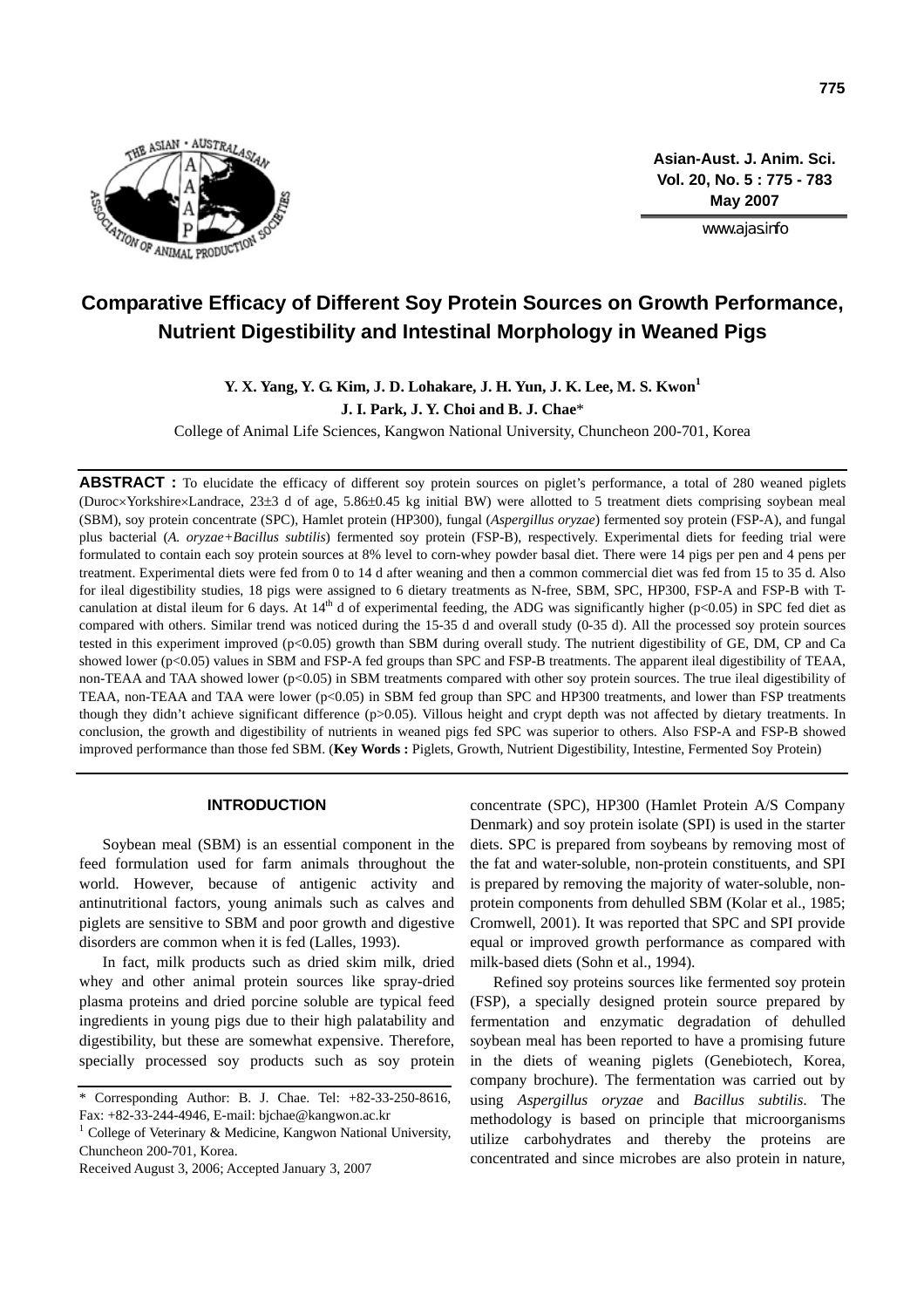| Table 1. Formula and chemical composition of experimental diets for feeding trials (day 0 to 14) |  |  |  |  |  |  |  |  |  |  |
|--------------------------------------------------------------------------------------------------|--|--|--|--|--|--|--|--|--|--|
|--------------------------------------------------------------------------------------------------|--|--|--|--|--|--|--|--|--|--|

| Soy protein sources <sup>1</sup>             | <b>SBM</b> | <b>SPC</b>               | HP300          | FSP-A                    | FSP-B                    |
|----------------------------------------------|------------|--------------------------|----------------|--------------------------|--------------------------|
| Ingredient (%)                               |            |                          |                |                          |                          |
| Whey powder                                  | 38.00      | 38.00                    | 38.00          | 38.00                    | 38.00                    |
| Corn                                         | 36.64      | 37.05                    | 36.89          | 36.92                    | 36.97                    |
| Soy bean meal (SBM, 48%)                     | 8.00       | $\overline{\phantom{0}}$ |                |                          |                          |
| Soy protein concentration (SPC)              |            | 8.00                     | $\overline{a}$ |                          |                          |
| HP300                                        |            |                          | 8.00           | $\overline{\phantom{0}}$ | $\overline{\phantom{a}}$ |
| FSP-A, B                                     |            |                          |                | 8.00                     | 8.00                     |
| Spray dried plasma protein (SDPP)            | 7.80       | 7.80                     | 7.80           | 7.80                     | 7.80                     |
| Fish meal                                    | 5.00       | 5.00                     | 5.00           | 5.00                     | 5.00                     |
| Soy oil                                      | 2.00       | 1.80                     | 1.80           | 1.80                     | 1.80                     |
| L-lysine HCl (78%)                           | 0.15       | 0.02                     | 0.13           | 0.12                     | 0.08                     |
| DL-methionine (50%)                          | 0.14       | 0.06                     | 0.11           | 0.09                     | 0.08                     |
| Limestone                                    | 0.60       | 0.60                     | 0.60           | 0.60                     | 0.60                     |
| Salt                                         | 0.20       | 0.20                     | 0.20           | 0.20                     | 0.20                     |
| Zinc oxide                                   | 0.34       | 0.34                     | 0.34           | 0.34                     | 0.34                     |
| Vitamin premix <sup>2</sup>                  | 0.28       | 0.28                     | 0.28           | 0.28                     | 0.28                     |
| Mineral premix <sup>3</sup>                  | 0.20       | 0.20                     | 0.20           | 0.20                     | 0.20                     |
| Acidifier                                    | 0.20       | 0.20                     | 0.20           | 0.20                     | 0.20                     |
| Apramycin (10%)                              | 0.15       | 0.15                     | 0.15           | 0.15                     | 0.15                     |
| Choline chloride (25%)                       | 0.10       | 0.10                     | 0.10           | 0.10                     | 0.10                     |
| Sulfathizol (10%)                            | 0.10       | 0.10                     | 0.10           | 0.10                     | 0.10                     |
| Mecadox $(5%)$                               | 0.10       | 0.10                     | 0.10           | 0.10                     | 0.10                     |
| Total                                        | 100.00     | 100.00                   | 100.00         | 100.00                   | 100.00                   |
| Analyzed chemical composition (as-fed basis) |            |                          |                |                          |                          |
| Crude protein (CP, %)                        | 20.72      | 22.04                    | 21.73          | 21.55                    | 22.39                    |
| Ether extract (EE, %)                        | 4.63       | 4.19                     | 4.53           | 4.47                     | 4.19                     |
| Ash $(\%)$                                   | 7.20       | 7.28                     | 7.51           | 7.39                     | 7.52                     |
| Calcium (Ca, %)                              | 0.71       | 0.71                     | 0.71           | 0.72                     | 0.72                     |
| Phosphorus $(P, \mathcal{C})$                | 0.62       | 0.61                     | 0.62           | 0.66                     | 0.62                     |
| ME (kcal/kg, calculated)                     | 3,300      | 3,300                    | 3,300          | 3,300                    | 3,300                    |

SBM: soybean meal; SPC: soy protein concentrate; HP300, Hamlet protein 300; FSP-A, fermented soy protein by *A. oryzae*; FSP-B, fermented soy protein by *A. oryzae*+*B. subtilis*. 2

<sup>2</sup> Supplied per kg diet: 9,600 IU vitamin A, 1,800 IU vitamin D3, 24 mg vitamin E, 1.5 mg vitamin B1, 12 mg vitamin B2, 2.4 mg vitamin B6, 0.045 mg vitamin B12, 1.5 mg vitamin K3, 24 mg pantothenic acid, 45 mg niacin, 0.09 mg biotin, 0.75 mg folic acid, 18 mg ethoxyquin. 3

 $3$  Supplied per kg diet:  $162$  mg Fe,  $96$  mg Cu,  $72$  mg Zn,  $46.49$  mg Mn,  $0.9$  mg I,  $0.9$  mg Co,  $0.3$  mg Se.

ultimately increases the protein content of the product after fermentation. Fermented soybean meals were shown to contain proteins with high proportion of small peptides due to enzymatic degradation during fermentation process (Hong et al., 2004). Recently, Min et al. (2004) reported that feeding processed soy protein to weanling pigs that has high proportion of small peptides increased growth performance, nutrient digestibility and apparent ileal digestibilities of dry matter, nitrogen and most amino acids.

*A. oryzae* and *B. subtilis* were isolated from fermented soy (Meju) and the amylase activity was improved by mutation. The processing method contains soaking, increasing surface area, injection of microbes, fermentation at higher temperature and then drying. This increases the crude protein (CP) content to 53-57%. The trypsin inhibitor, oligosaccharides like raffinose and stachyose in soybean meal was removed during fungal and bacterial fermentation by protease and glucoamylase causing hydrolysis and the processed soy protein was developed (Kim, 2005).

Another processed soy product, HP300 is a soya-bean protein product that is obtained by purifying and defattening soya bean via a proprietary microbial process that decreased the level of trypsin inhibitors and other antinutritional factors in soya bean (Zhang et al., 2005).

There is a dearth of information with respect to the comparison of different soy proteins sources in weaned pigs diet and its effect on performance, intestinal morphology, and nutrient digestibility. Hence, the present study was conducted to evaluate and compare the effects of various soy protein sources on piglets performance, digestibility of amino acids and gut morphology in the weaned pigs fed till 14 days after weaning, and whether they further affect the growth performance fed a common diet for next 21 days.

## **MATERIALS AND METHODS**

Two hundred eighty weaned pigs of 23±3 days of age (Landrace×Yorkshire×Duroc) were allotted to five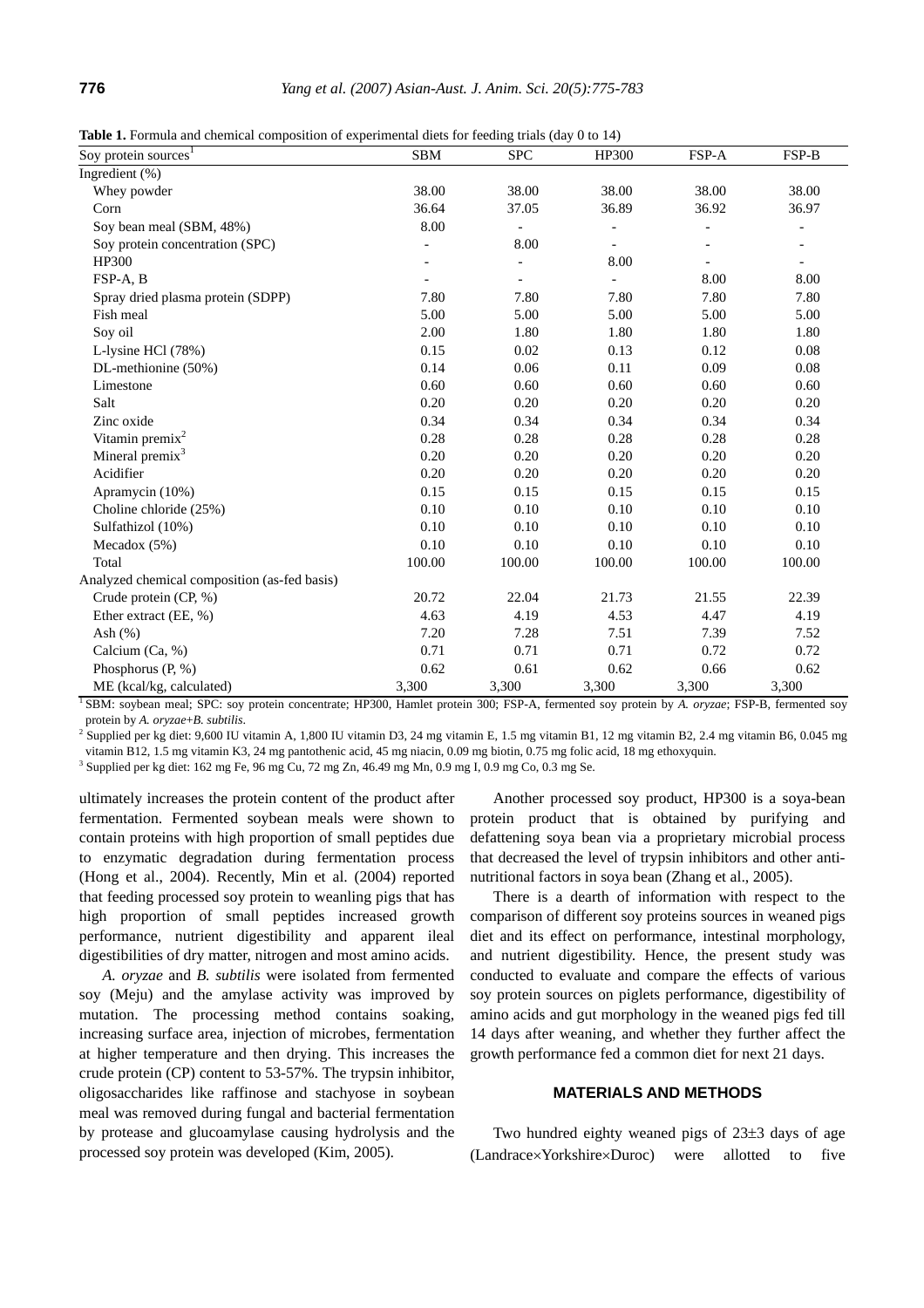**Table 2.** Formula and chemical composition of experimental diets for ileal digestibility trial

| Soy protein sources <sup>1</sup>  | N-free   | <b>SBM</b> | <b>SPC</b> | HP300                    | FSP-A          | FSP-B                    |
|-----------------------------------|----------|------------|------------|--------------------------|----------------|--------------------------|
| Ingredient (%)                    |          |            |            |                          |                |                          |
| Soy bean meal (SBM, 48%)          |          | 45.66      |            |                          |                |                          |
| Soy protein concentration (SPC)   |          |            | 31.20      |                          |                |                          |
| HP300                             |          |            |            | 37.00                    |                |                          |
| FSP-A, B                          |          |            |            |                          | 37.58          | 35.36                    |
| Corn starch                       | 31.15    | 6.95       | 25.37      | 18.01                    | 17.12          | 19.67                    |
| Cellulose                         | 3.00     |            |            | $\overline{\phantom{a}}$ | $\overline{a}$ | $\overline{\phantom{a}}$ |
| Lactose                           | 30.00    | 20.00      | 20.00      | 20.00                    | 20.00          | 20.00                    |
| Glucose                           | 20.00    | 10.00      | 10.00      | 10.00                    | 10.00          | 10.00                    |
| Sucrose                           | 9.00     | 9.00       | 9.00       | 9.00                     | 9.00           | 9.00                     |
| Corn oil                          | 2.60     | 4.70       | 0.60       | 2.20                     | 2.40           | 2.00                     |
| Limestone                         | 0.80     | 1.44       | 1.40       | 1.63                     | 1.46           | 1.48                     |
| Dicalcium phosphate               | 2.55     | 1.00       | 1.20       | 0.95                     | 1.10           | 1.05                     |
| Vitamin premix <sup>2</sup>       | 0.25     | 0.25       | 0.25       | 0.25                     | 0.25           | 0.25                     |
| Mineral premix <sup>3</sup>       | $0.20\,$ | 0.20       | 0.20       | 0.20                     | 0.20           | 0.20                     |
| L-lysine HCl (78%)                |          | 0.21       | 0.19       | 0.22                     | 0.22           | 0.30                     |
| DL-methionine (50%)               |          | 0.14       | 0.14       | 0.09                     | 0.22           | 0.24                     |
| Choline chloride (25%)            | 0.10     | 0.10       | 0.10       | 0.10                     | 0.10           | 0.10                     |
| Chromic oxide                     | 0.25     | 0.25       | 0.25       | 0.25                     | 0.25           | 0.25                     |
| Mecadox $(5%)$                    | 0.10     | 0.10       | 0.10       | 0.10                     | 0.10           | 0.10                     |
| Total                             | 100.00   | 100.00     | 100.00     | 100.00                   | 100.00         | 100.00                   |
| Chemical composition (calculated) |          |            |            |                          |                |                          |
| $ME$ (kcal/kg)                    | 3,470    | 3,464      | 3,494      | 3,464                    | 3,465          | 3,459                    |
| CP(%)                             | 20.24    | 20.39      | 20.39      | 20.39                    | 20.39          | 20.39                    |
| Ca (%)                            | 0.90     | 0.90       | 0.90       | 0.90                     | 0.90           | 0.90                     |
| $P$ (%)                           | 0.48     | 0.48       | 0.48       | 0.48                     | 0.48           | 0.48                     |
| Lys $(\% )$                       | 0.00     | 1.50       | 1.50       | 1.50                     | 1.50           | 1.50                     |
| Met $(\%)$                        | 0.00     | 0.35       | 0.35       | 0.35                     | 0.35           | 0.35                     |

<sup>1</sup> SBM: soybean meal; SPC: soy protein concentrate; HP300, Hamlet protein 300; FSP-A, fermented soy protein by *A. oryzae*; FSP-B, fermented soy protein by *A. oryzae*+*B. subtilis*. 2

Supplied per kg diet: 9,600 IU vitamin A, 1,800 IU vitamin D<sub>3</sub>, 24 mg vitamin E, 1.5 mg vitamin B<sub>1</sub>, 12 mg vitamin B<sub>2</sub>, 2.4 mg vitamin B<sub>6</sub>, 0.045 mg vitamin B<sub>12</sub>, 1.5 mg vitamin K<sub>3</sub>, 24 mg pantothenic acid, 45 mg niacin, 0.09 mg biotin, 0.75 mg folic acid, 18 mg ethoxyquin.

Supplied per kg diet: 162 mg Fe, 96 mg Cu, 72 mg Zn, 46.49 mg Mn, 0.9 mg I, 0.9 mg Co, 0.3 mg Se.

treatments with 4 replicates in each, comprising 14 pigs of the same ancestry but mixed sex (male:female ratio same) in each replicate. Five diets were prepared by mixing with different soy protein sources. They were soybean meal (SBM), soy protein concentrate (SPC), Hamlet protein (HP300), fungal fermented soy protein (FSP-A; *A. oryzae*), and fungal+bacterial fermented soy protein (FSP-B; *A. oryzae*+*B. subtilis*). The average body weight when weaned was 5.86±0.45 kg. The pigs were housed in partially slotted and concrete floor pens with a pen size of 1.9×2.54 m, with a self-feeder and nipple waterer to allow *ad libitum* access to feed and water.

In this experiment the high quality soy proteins were produced by fungal and bacterial fermentation. The product developed by this method had low antinutritional factors and it contained small peptides (data not shown). The microbial protease increases their crude protein to 53-57% and small peptides were produced (Kim, 2005).

The level of each soy protein source added was 8% of diet. All the diets meet or exceed the nutrient requirements as suggested by NRC (1998). These diets were fed for only 14 days (Phase I) in mash form, and then each group was fed the common commercial diet as crumble during phase II (15-35 d). The composition of the starter diet (Phase-I, for 2 weeks) is presented in Table 1. The experiment was conducted for 5 weeks during which the body weights and feed intake were noted at the end of each phase of experimental feeding.

In order to study the effect of different levels of fermented soy protein source on apparent total tract nutrient digestibility, all pigs in all pens were fed their originally assigned diets mixed with chromic oxide (0.25%) from d 7 to 14 of phase I and fecal samples were collected from d 11 to 14 and pooled. The fecal samples were freshly collected from 5-6 pigs randomly from each pen each day to ensure no microbial modification of the nutrient contents. The fecal samples were dried in a forced-air drying oven at 60°C for 72 h and ground with a 1mm mesh Wiley mill for chemical analysis.

Also, an ileal digestibility trial was conducted to compare the ileal digestibility of amino acids in the tested protein sources: SBM, SPC, HP300, FSP-A and FSP-B. A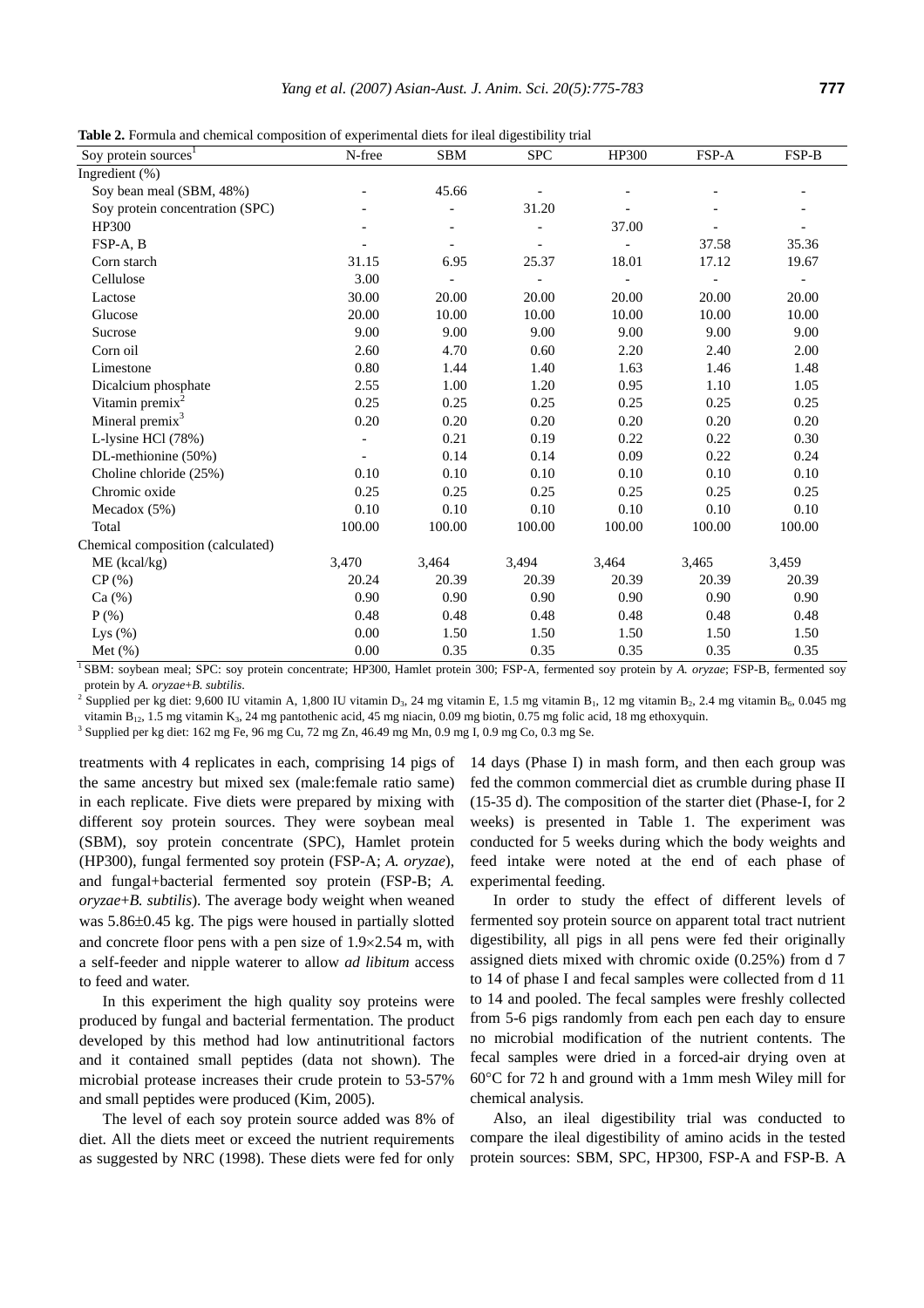|                                  | $\ddot{\phantom{1}}$ |       |            |                          |       |
|----------------------------------|----------------------|-------|------------|--------------------------|-------|
| Soy protein sources <sup>2</sup> | <b>SBM</b>           | FSP-A | <b>SPC</b> | HP300                    | FSP-B |
| Crude protein (CP, %)            | 45.2                 | 53.0  | 64.0       | 55.0                     | 57.0  |
| Essential amino acid (%)         |                      |       |            |                          |       |
| Arginine                         | 3.27                 | 3.97  | 5.79       |                          | 3.83  |
| Histidine                        | 1.34                 | 1.44  | 1.80       | $\overline{\phantom{0}}$ | 1.68  |
| Isoleucine                       | 1.85                 | 2.47  | 3.30       | 4.80                     | 2.42  |
| Leucine                          | 4.69                 | 4.12  | 5.30       | 7.80                     | 5.28  |
| Lysine                           | 2.87                 | 3.32  | 4.20       | 6.20                     | 3.02  |
| Phenylalanine                    | 2.00                 | 2.73  | $5.90^{3}$ | $5.00^{3}$               | 2.79  |
| Threonine                        | 1.73                 | 2.09  | 2.80       | 4.00                     | 2.06  |
| Valine                           | 1.86                 | 2.57  | 3.40       | 5.20                     | 2.48  |
| Methionine                       | 0.48                 | 0.75  | $1.90^{4}$ | 3.00 <sup>4</sup>        | 0.80  |
| Total                            | 20.09                | 23.46 | 34.39      | 36.00                    | 24.36 |
| TEAA <sup>5</sup> /CP            | 0.44                 | 0.44  | 0.54       | 0.65                     | 0.43  |
|                                  |                      |       |            |                          |       |

**Table 3.** Crude protein (CP) and essential amino acid profiles of protein sources (as-fed basis)<sup>1</sup>

 $\frac{1}{\sqrt{2}}$  Tryptophan was not determined.

<sup>2</sup> SBM: soybean meal; SPC: soy protein concentrate; HP300, Hamlet protein 300.

FSP-A, fermented soy protein by *A. oryzae*; FSP-B, fermented soy protein by *A. oryzae*+*B. subtilis*. 3

Phenylalanine+tyrosine. <sup>4</sup> Methionine+cysteine. <sup>5</sup> Total essential amino acid.

total of 18 castrated piglets  $(L \times Y \times D, 22\pm 2$  d of age, initial BW 5.48±0.39 kg) were used in a completely randomized design and housed in individual cages. Of the pigs, three were assigned to collect ileal digesta for endogenous amino acid excretions. After one day of fasting, pigs were fitted with a T-cannula in the terminal ileum according to the method suggested by Walker et al. (1986a). Semi-purified diets were formulated with each protein sources to be tested (Table 2), a N-free diet was also prepared, and each pig was fed a restricted amount of feed (5% of the body weight/day) three times daily. From the sixth day post-surgery, digesta was collected for 4 days. The collected samples were immediately frozen at -80°C, freeze dried (Samwon Inc., Korea), ground in a 1 mm-mesh Wiley Mill, and stored in a refrigerator until analysis.

Proximate analyses of the experimental diets were carried out following the AOAC (1990) methods. Gross energy was measured by a bomb calorimeter (Model 1261, Parr Instrument Co., Molin, IL) and chromium with an automated spectrophotometer (Shimadzu, Japan) according to the procedure of Fenton and Fenton (1979), respectively. Following acid hydrolysis in 6 N HCL at 105°C for 24 h, amino acid concentrations were analyzed by using a HPLC (Waters 486, USA). Sulfur containing amino acids was analyzed after cold performic acid oxidation (Moore, 1963) overnight with subsequent hydrolysis.

To study the effect of diets on gut morphology, villi height and crypt depth, representative pigs from each group (2 per replicate) reflecting average body weights were selected and killed by electrocution at 14 days of experiment. Immediately after slaughter the small intestine was excised. The small intestine was then immersed in 10% buffered formaline and then brought to laboratory for further studies. The small intestinal segment especially at ileum was rinsed with  $0.4$  M KCL and then cut in 2 mm<sup>2</sup>

small segments and submerged in a fixative solution (0.1 M collidine buffer, pH 7.3) containing 3% glutaraldehyde, 2% paraformaldehyde and 1.5% acrolein. Cross-sectional small intestine samples from the formalin preserved segments were fixed by standard paraffin embedding. Samples were sectioned at 6  $\mu$ m and stained with azur A and eosine. Villous height and crypt depth were measured on the stained sections under microscope at 40× magnification equipped with an ocular micrometer. A minimum of 10 well-oriented intact villi was measured in duplicate specimens for each pig. Villous height was measured from the crypt base to the villous tip and all measurements (villous height and crypt depth) were made in 10 micrometer increments as mentioned by Cera et al. (1988).

Data collected were subjected to statistical analysis using GLM procedure of SAS (1985) by using statistical software package using completely randomized design to compare between the soy protein sources. The treatments were the main effects. The pens were the experimental units for all analysis but for ileal digestibility each pig was the experimental unit. When significant differences were noted, the means were compared using LSD's multiple range test. The level of significance was accepted at  $p<0.05$ , unless otherwise noted.

#### **RESULTS**

#### **Chemical composition of protein sources**

The CP and essential amino acid (EAA) profile of each soy protein source is presented in Table 3. The TEAA/CP ratio almost remained similar for FSP-A, FSP-B and SBM. But the ratio was higher in SPC and HP300. The tryptophan was not determined in any of the protein source. The CP content was higher in SPC (64.0%) and the lowest in SBM (45.2%).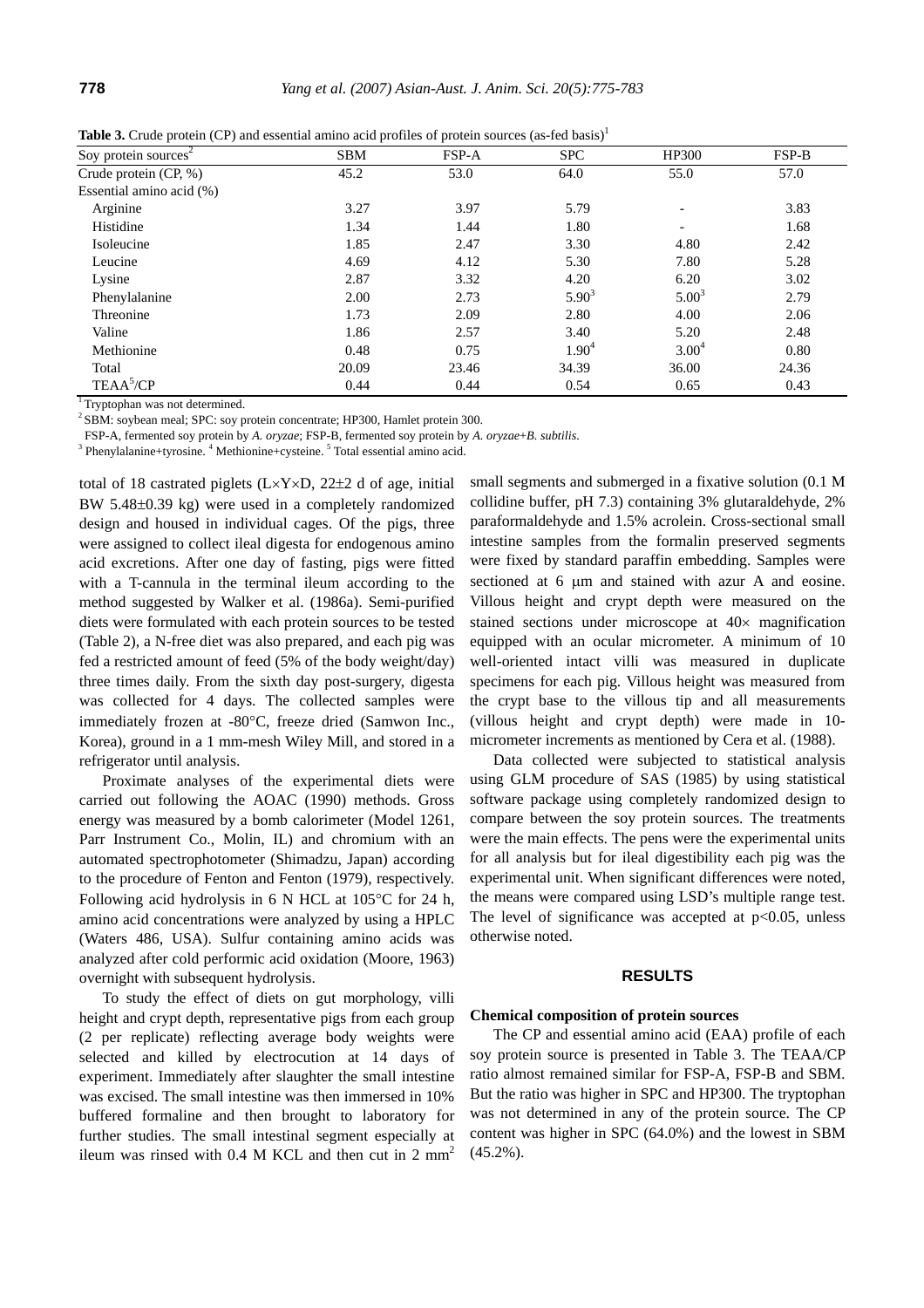|                                  | so) protein source on growth performance in wealted page |                    |                  |                   |                    |         |  |
|----------------------------------|----------------------------------------------------------|--------------------|------------------|-------------------|--------------------|---------|--|
| Soy protein sources <sup>1</sup> | <b>SBM</b>                                               | <b>SPC</b>         | HP300            | FSP-A             | FSP-B              | $SEM^2$ |  |
| Day 0-14                         |                                                          |                    |                  |                   |                    |         |  |
| $\text{ADG}(\text{g})$           | $267^{\circ}$                                            | 291 <sup>a</sup>   | 282 <sup>b</sup> | 280 <sup>b</sup>  | $281^{b}$          | 2.21    |  |
| ADFI $(g)$                       | $430^\circ$                                              | $446^{ab}$         | 449 <sup>a</sup> | $431^{bc}$        | $443^{\text{abc}}$ | 2.79    |  |
| F/G                              | $1.60^{ab}$                                              | $1.53^{\circ}$     | $1.57^{\rm b}$   | 1.60 <sup>a</sup> | 1.61 <sup>a</sup>  | 0.01    |  |
| Day 15-35                        |                                                          |                    |                  |                   |                    |         |  |
| $\overline{ADG}(g)$              | $430^\circ$                                              | 477 <sup>a</sup>   | $461^{ab}$       | $453^{\rm b}$     | $469^{ab}$         | 4.69    |  |
| ADFI $(g)$                       | 684 <sup>b</sup>                                         | 711 <sup>a</sup>   | $700^{ab}$       | $685^{\rm b}$     | 704 <sup>a</sup>   | 3.56    |  |
| F/G                              | 1.56 <sup>a</sup>                                        | $1.49^{b}$         | $1.52^{ab}$      | $1.51^{ab}$       | $1.53^{ab}$        | 0.01    |  |
| Overall (day 0-35)               |                                                          |                    |                  |                   |                    |         |  |
| $\overline{ADG}(g)$              | $369^\circ$                                              | 403 <sup>a</sup>   | 391 <sup>b</sup> | 389 <sup>b</sup>  | 390 <sup>b</sup>   | 3.02    |  |
| ADFI $(g)$                       | $582^b$                                                  | $605^{\mathrm{a}}$ | $599^{\rm a}$    | 584 <sup>b</sup>  | $599^a$            | 2.71    |  |
| F/G                              | $1.58^{a}$                                               | 1.50 <sup>c</sup>  | $1.53^{bc}$      | $1.54^{bc}$       | $1.55^{ab}$        | 0.01    |  |
|                                  |                                                          |                    |                  |                   |                    |         |  |

**Table 4.** Effects of different soy protein source on growth performance in weaned pigs

<sup>a, b, c</sup> Values with different superscripts in the same row significantly differ (p<0.05). <sup>1</sup> SBM: soybean meal; SPC: soy protein concentrate; HP300, Hamlet protein 300.

FSP-A, fermented soy protein by *A. oryzae*; FSP-B, fermented soy protein by *A. oryzae*+*B. subtilis*. 2

<sup>2</sup> Standard error of means.

**Table 5.** Effects of different soy protein source on fecal digestibility of nutrients in weaned pigs (at day 14)

| Soy protein sources <sup>1</sup> | <b>SBM</b>      | <b>SPC</b>          | HP300              | <b>FSP-A</b>        | <b>FSP-B</b>    | <b>SEM</b> <sup>2</sup> |
|----------------------------------|-----------------|---------------------|--------------------|---------------------|-----------------|-------------------------|
| GE                               | $79.10^{\circ}$ | $82.57^{\circ}$     | $80.79^{b}$        | $78.90^{\circ}$     | $82.52^{\rm a}$ | 0.46                    |
| <b>DM</b>                        | $79.85^{b}$     | $82.80^{\circ}$     | $80.47^{b}$        | $80.34^{b}$         | $82.66^{\circ}$ | 0.36                    |
| CP                               | $66.72^b$       | $73.85^{\circ}$     | 71.49 <sup>a</sup> | $68.20^{b}$         | $73.49^a$       | 0.84                    |
| EE                               | $51.65^{ab}$    | 58.58 <sup>ab</sup> | 40.92 <sup>b</sup> | $49.09^{ab}$        | $62.24^{\rm a}$ | 2.98                    |
| Ash                              | $50.10^{ab}$    | $57.07^{\circ}$     | 48.87 <sup>b</sup> | 55.54 <sup>ab</sup> | $56.35^{\circ}$ | 1.25                    |
| Ca                               | $43.44^{b}$     | $50.21^{\circ}$     | 45.91 <sup>b</sup> | $45.50^{b}$         | $52.41^{\circ}$ | 0.95                    |
| $\mathbf{P}$                     | $44.01^{bc}$    | $48.50^{ab}$        | $40.84^{\circ}$    | $51.61^a$           | $47.87^{ab}$    | 1.20                    |

<sup>a, b, c</sup> Values with different superscripts in the same row significantly differ (p<0.05). <sup>1</sup> SBM: soybean meal; SPC: soy protein concentrate; HP300, Hamlet protein 300.

FSP-A, fermented soy protein by *A. oryzae*; FSP-B, fermented soy protein by *A. oryzae*+*B. subtilis*. 2

<sup>2</sup> Standard error of means.

#### **Growth performance**

The average daily gain (ADG) was higher  $(p<0.0001)$  in the pigs fed SPC as compared with other protein sources at 0-14 d measurement (Table 4). A similar trend followed during overall (0-35 d) study. The ADG was higher in FSP-A and FSP-B than the SBM fed group at all phases. The ADG, ADFI and F/G were not different among FSP-A and FSP-B diets. Even the F/G in FSP-B diet remained similar to SBM diet. The ADG of piglets fed HP300 was higher than SBM fed animals but similar with FSP-A and FSP-B fed group at all measurements.

#### **Nutrient digestibility**

The apparent total tract nutrient digestibility conducted after 14 days of experimental feeding is presented in Table 5. The digestibility of gross energy, dry matter, CP and calcium was higher ( $p<0.05$ ) in SPC fed diets than to SBM and FSP-A. The higher nutrient digestibility in SPC group had culminated into increased weight gains in these animals. There were no differences between the SPC and FSP-B diets with respect to nutrients digestibility. When compared between the SBM and FSP-A fed animals, except for phosphorus, there were no differences in these two groups. The digestibility of DM, EE, ash and calcium was lower in HP300 than FSP-B, however similar to FSP-A.

#### **Apparent and true ileal amino acid digestibilities**

The sub-mean apparent ileal digestibility of essential amino acids was higher  $(p<0.05)$  in FSP-B diet compared with SBM and HP300, but there was no significant difference among FSP-B, SPC and FSP-A diet (Table 6). The apparent ileal digestibility of His, Ile, Thr, Val and Met was higher in FSP-B diet than that of SBM ( $p<0.05$ ).

The sub-mean of true ileal digestibility of essential and non-essential amino acids in SBM were not different to that of FSP-A and FSP-B fed animals, but lower than SPC and HP300 (Table 7). Similar trend was observed for the total true ileal amino acid digestibility. The Met, Asp, Cys and Tyr digestibility remained comparable among the treatments.

#### **Effect on villous height and crypt depth**

The dietary protein sources did not show any impact on villous height at the ileum (Table 8). The crypt depth and the villous height to crypt depth ratio were also not affected by dietary treatments.

## **DISCUSSION**

The analyzed amino acid composition of fermented soy proteins for EAA was nearly similar to SBM but the CP content was higher in FSP-A and FSP-B than SBM. The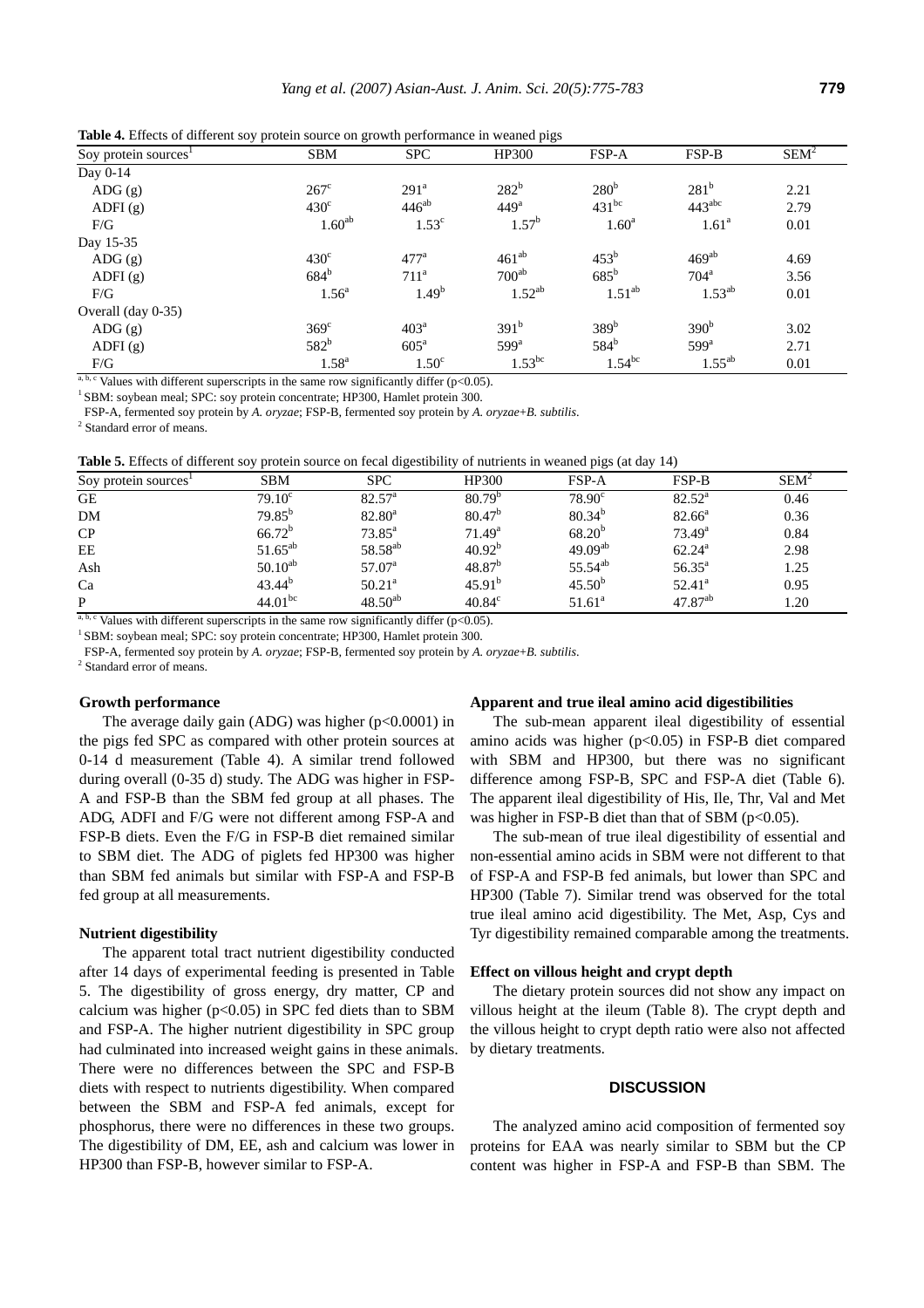|  |  |  |  |  |  |  |  |  |  | Table 6. Effects of different soy protein source on apparent ileal digestibility of amino acids in weaned pigs |
|--|--|--|--|--|--|--|--|--|--|----------------------------------------------------------------------------------------------------------------|
|--|--|--|--|--|--|--|--|--|--|----------------------------------------------------------------------------------------------------------------|

| Soy protein sources <sup>1</sup> | <b>SBM</b>            | <b>SPC</b>          | HP300              | FSP-A                | FSP-B               | $SEM^T$ |
|----------------------------------|-----------------------|---------------------|--------------------|----------------------|---------------------|---------|
| Essential amino acids            |                       |                     |                    |                      |                     |         |
| Arg                              | 79.01 <sup>b</sup>    | 82.92 <sup>ab</sup> | $85.62^a$          | $87.15^{\circ}$      | $84.40^{ab}$        | 1.01    |
| His                              | 75.27 <sup>b</sup>    | $83.53^{a}$         | $75.28^{b}$        | 81.43 <sup>ab</sup>  | 82.74 <sup>a</sup>  | 1.26    |
| <b>Ile</b>                       | 70.99 <sup>b</sup>    | $81.62^a$           | $79.96^a$          | $79.97^{\text{a}}$   | $79.33^a$           | 1.12    |
| Leu                              | 77.59                 | 85.95               | 83.87              | 82.16                | 83.14               | 1.26    |
| Lys                              | 78.91                 | 85.87               | 77.28              | 82.57                | 84.10               | 1.34    |
| Met                              | $80.40$ <sup>ac</sup> | 83.56 <sup>ab</sup> | $85.99^{a}$        | $82.34^{bc}$         | 82.48 <sup>bc</sup> | 0.60    |
| Phe                              | $65.41^{b}$           | $75.22^{\rm a}$     | $78.36^a$          | $74.24^{\rm a}$      | $78.45^{\circ}$     | 1.42    |
| Thr                              | $72.05^{\rm b}$       | $75.37^{b}$         | $79.88^{a}$        | $79.39^{a}$          | 81.41 <sup>a</sup>  | 1.01    |
| Val                              | $75.06^b$             | $77.64^b$           | $75.26^b$          | 76.92 <sup>b</sup>   | $83.49^{\rm a}$     | 2.80    |
| Sub-mean                         | 74.96 <sup>c</sup>    | $81.30^{ab}$        | $77.72^{bc}$       | $80.68^{ab}$         | 82.17 <sup>a</sup>  | 0.88    |
| Non-essential amino acids        |                       |                     |                    |                      |                     |         |
| Ala                              | 72.80 <sup>b</sup>    | $77.33^a$           | $81.05^{\circ}$    | $78.86^a$            | $82.60^{\circ}$     | 1.60    |
| Asp                              | 85.36                 | 87.58               | 85.70              | 86.98                | 85.74               | 0.76    |
| Cys                              | 77.22                 | 82.56               | 80.35              | 80.67                | 83.64               | 1.05    |
| Glu                              | $84.08^{b}$           | $90.68^{\text{a}}$  | $86.14^{ab}$       | $89.42^{\mathrm{a}}$ | $83.59^{b}$         | 0.98    |
| Gly                              | $60.22^{\circ}$       | $69.93^{bc}$        | $77.02^{ab}$       | $77.39^{ab}$         | $80.19^{a}$         | 2.26    |
| Pro                              | $73.75^b$             | $78.17^{ab}$        | 86.61 <sup>a</sup> | $86.43^{\circ}$      | 74.19 <sup>b</sup>  | 1.93    |
| Ser                              | 79.01                 | 82.89               | 84.24              | 81.67                | 80.56               | 0.85    |
| Tyr                              | 74.43                 | 78.85               | 78.00              | 78.58                | 80.91               | 1.03    |
| Sub-mean                         | $75.36^{b}$           | $81.00^a$           | $82.39^{a}$        | $82.50^{\circ}$      | $81.43^a$           | 0.98    |
| Total                            | $75.16^b$             | $81.15^a$           | $80.05^{\text{a}}$ | $81.59^{\rm a}$      | $81.80^{\rm a}$     | 0.88    |

Values with different superscripts in the same row significantly differ ( $p<0.05$ ).

<sup>1</sup> SBM: soybean meal; SPC: soy protein concentrate; HP300, Hamlet protein 300.

FSP-A, fermented soy protein by *A. oryzae*; FSP-B, fermented soy protein by *A. oryzae*+*B. subtilis*. 2

 $2$  Standard error of means.

higher CP content in FSP could be because of increased microbial content after fermentation. The essential amino acid profile in HP300 was superior as compared with other soy protein sources. Highest CP content was observed in SPC, followed by FSP-B, HP300, FSP-A, and lowest in SBM.

The highest ADG in SPC fed animals could be the effect of higher  $(p<0.05)$  average daily feed intake (ADFI), and even the F/G was significantly improved in this group. As previously mentioned, the CP concentration of SPC was highest, and probably the piglets on this diet received higher ADFI and thereby received more CP and faster growth rate. The findings in the present study again confirmed that FSP could significantly improve the ADG than SBM fed group that we reported earlier (Yun et al., 2005). There was a linear increase in ADFI because of feeding processed soy proteins was also reported by Min et al. (2004). The F/G was inferior in SBM fed animals at all times in the present study. The animal performance was superior with SPC diet than others, which could also be attributed to its higher apparent total tract nutrient digestibilities than others. HP300 showed similar ADG to SPC only during 15-35 d. Several studies have reported greater ADG and improved feed efficiency in weaned pigs fed diets based on milk products compared to those fed isolated soy products (Maner et al., 1961; Wilson and Leibholz, 1981a; Walker et al., 1986b) or soybean meal

(Leibholz, 1981; Wilson and Leibholz, 1981b; Sohn et al., 1994). The reason for lower ADG was poor palatability; one of the distinct problems with SBM-based diets as was mentioned by Sohn et al. (1994). Although the palatability problem was not more prominently observed in the present research, but similar response of lower feed intake and ADG in SBM fed diet when compared with dried skim milk (DSM), ISP (isolated soy proteins), and wheat gluten fed diets were also noted by Chae et al. (1999). In our present study, during all periods we found no difference in HP300, FSP-A and FSP-B with respect to ADG.

The digestibility of GE, CP, calcium and phosphorus digestibilities were lower in SBM fed animals as compared with other plant protein sources in our earlier studies (Yun et al., 2005; Kim et al., 2007). Similar results of lower GE, CP and Ca digestibilities in SBM fed animals than SPC and FSP-B was observed in present study, however, it was not different than FSP-A. The poor digestibility of nutrients in pigs fed the SBM diet may be due to the presence of indigestible carbohydrate complexes (Walker et al., 1986b), trypsin inhibitors and indigestible proteins such as glycinin and B-conglycinin (Li et al., 1991a), and anti-nutritional factors, in addition to the incomplete development of digestive system in pigs. The lower digestibility of nutrients lowered the ADG in this group. Higher DM and N digestibilities were also reported in pigs fed processed soy protein diet than to negative control (only SBM, without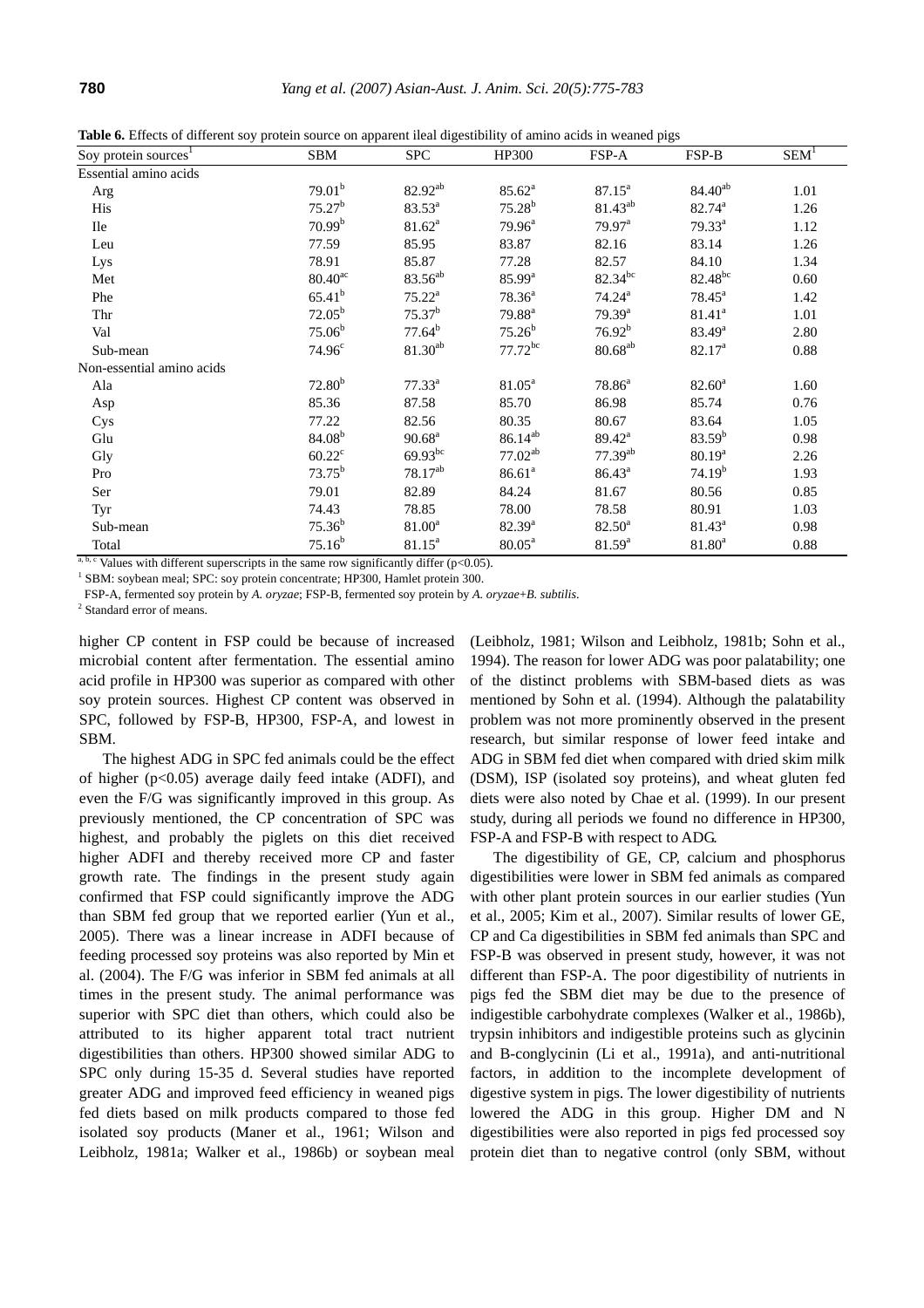|  | Table 7. Effects of different soy protein source on true ileal digestibility of amino acids in weaned pigs |  |  |  |  |
|--|------------------------------------------------------------------------------------------------------------|--|--|--|--|
|  |                                                                                                            |  |  |  |  |

| Soy protein sources <sup>1</sup> | <b>SBM</b>                                | <b>SPC</b>                                                                  | HP300               | FSP-A               | FSP-B               | $SEM^2$ |
|----------------------------------|-------------------------------------------|-----------------------------------------------------------------------------|---------------------|---------------------|---------------------|---------|
| Essential amino acids            |                                           |                                                                             |                     |                     |                     |         |
| Arg                              | $85.61^{b}$                               | 88.91 <sup>ab</sup>                                                         | $90.48^{\rm a}$     | $90.88^{a}$         | $87.91^{ab}$        | 0.75    |
| His                              | $81.14^{b}$                               | $88.59^{a}$                                                                 | $82.33^{b}$         | $83.84^{b}$         | 84.57 <sup>ab</sup> | 0.87    |
| <b>Ile</b>                       | $75.61$ <sup>c</sup>                      | $84.76^{\circ}$                                                             | $82.81^{ab}$        | $81.36^{ab}$        | $80.23^{b}$         | 0.97    |
| Leu                              | $81.40^{b}$                               | $85.31^{a}$                                                                 | $84.15^{ab}$        | $85.65^{\rm a}$     | $84.18^{ab}$        | 0.60    |
| Lys                              | $83.42^{b}$                               | $88.48^{a}$                                                                 | 84.96 <sup>ab</sup> | $86.13^{ab}$        | 85.27 <sup>ab</sup> | 0.71    |
| Met                              | 83.48                                     | 88.37                                                                       | 86.52               | 84.04               | 86.81               | 0.89    |
| Phe                              | $80.11^{b}$                               | 82.57 <sup>ab</sup>                                                         | 86.62 <sup>a</sup>  | $79.61^{b}$         | $81.41^{b}$         | 0.78    |
| Thr                              | $80.30^{\circ}$                           | $86.43^{\circ}$                                                             | 84.28 <sup>ab</sup> | $80.15^{\circ}$     | $82.03^{bc}$        | 0.85    |
| Val                              | 79.79 <sup>b</sup>                        | $82.62^{ab}$                                                                | 86.20 <sup>a</sup>  | 84.27 <sup>ab</sup> | $84.55^{ab}$        | 0.97    |
| Sub-mean                         | $81.21^{b}$                               | $86.23^{a}$                                                                 | 85.37 <sup>a</sup>  | $83.99^{ab}$        | $84.11^{ab}$        | 0.59    |
| Non-essential amino acids        |                                           |                                                                             |                     |                     |                     |         |
| Ala                              | $76.56^b$                                 | 83.19 <sup>ab</sup>                                                         | $85.76^{\circ}$     | $82.17^{ab}$        | $85.60^{\circ}$     | 1.27    |
| Asp                              | 87.37                                     | 89.19                                                                       | 86.95               | 87.30               | 86.07               | 0.71    |
| Cys                              | 82.03                                     | 86.55                                                                       | 84.82               | 82.34               | 84.67               | 1.12    |
| Glu                              | $86.79^{bc}$                              | $92.77^{\text{a}}$                                                          | $88.12^{ab}$        | $90.51^{ab}$        | $84.55^{b}$         | 0.95    |
| Gly                              | $78.05^{b}$                               | $86.95^{\text{a}}$                                                          | $91.24^a$           | 88.72 <sup>a</sup>  | $90.23^{\text{a}}$  | 1.65    |
| Pro                              | $81.11^{b}$                               | $84.56^{ab}$                                                                | $91.19^{a}$         | $90.29^{a}$         | 79.37 <sup>b</sup>  | 1.66    |
| Ser                              | 87.82 <sup>ab</sup>                       | $91.82^a$                                                                   | $91.71^a$           | $88.30^{ab}$        | $86.03^{b}$         | 0.84    |
| Tyr                              | 81.32                                     | 85.85                                                                       | 84.34               | 83.02               | 84.00               | 0.74    |
| Sub-mean                         | $82.63^{b}$                               | 87.61 <sup>a</sup>                                                          | $88.02^{\rm a}$     | $86.58^{ab}$        | 85.07 <sup>ab</sup> | 0.77    |
| Total<br>ahexri ta ree           | $81.92^{b}$<br>the control of the control | 86.92 <sup>a</sup><br>$\mathcal{F} = \mathcal{F}$ a refer and $\mathcal{F}$ | 86.69 <sup>a</sup>  | $85.29^{ab}$        | 84.59ab             | 0.64    |

<sup>a, b, c</sup> Values with different superscripts in the same row significantly differ (p<0.05).  $1$  SBM: soybean meal; SPC: soy protein concentrate; HP300, Hamlet protein 300.

FSP-A, fermented soy protein by *A. oryzae*; FSP-B, fermented soy protein by *A. oryzae*+*B. subtilis*. 2

 $2$  Standard error of means.

|  | Table 8. Effects of different soy protein source on ileal villous height, crypt depth and villous height: crypt depth ratio in weaned pigs |  |
|--|--------------------------------------------------------------------------------------------------------------------------------------------|--|
|  |                                                                                                                                            |  |

| Soy protein sources <sup>1</sup> | SBM          | <b>SPC</b> | <b>HP300</b> | FSP-A | FSP-B | ${\rm SEM}^2$ |
|----------------------------------|--------------|------------|--------------|-------|-------|---------------|
| Villous height $(\mu m)$         | 310          | 312        | 314          | 311   | 315   | 4.32          |
| Crypt depth $(\mu m)$            | າາ 1<br>∠∠ ⊥ | າາາ<br>∠∠∠ | 215          | 215   | 217   | 2.45          |
| Villous height: crypt depth      | 1.41         | 1.40       | 1.46         | . 44  | 1.45  | 0.02          |

 $\sqrt[1]{\text{SBM}}$ : soybean meal; SPC: soy protein concentrate; HP300, Hamlet protein 300.

FSP-A, fermented soy protein by *A. oryzae*; FSP-B, fermented soy protein by *A. oryzae*+*B. subtilis*. 2

<sup>2</sup> Standard error of means.

processed soy protein) by Min et al. (2004). In our trial, except CP the digestibility of all the measured nutrients were lower (p<0.05) in HP300 than SPC and FSP-B.

Leu and Lys apparent ileal digestibility was not affected by dietary treatments. But the apparent ileal digestibility of some of the essential amino acids along with Leu and Lys was lower in SBM group than other plant protein sources like FSP and rice protein concentrate was reported earlier (Yun et al., 2005). The mean value of apparent ileal digestibility of non-essential amino acids was also lower in SBM as compared with other processed sources. The total amino acid digestibility also revealed the similar trend. The sub-mean value of apparent ileal digestibility of EAA was not different among FSP-B, FSP-A and SPC; but it was higher than HP300 and SBM. The non-essential amino acid like Asp, Cys, Ser and Tyr was not affected by dietary treatments. The mean apparent digestibility of non-EAA was comparable between FSP-A and FSP-B and also between SPC. Feeding processed soy protein to weanling pigs had increased apparent ileal digestibilities of most amino acids than to SBM diets were earlier reported (Min et al., 2004). As mentioned before, removal of one or the other anti-nutritional factors in processed soy protein sources as compared to SBM, improved the apparent amino acid digestibilities in processed soy sources. The trypsin inhibitor, oligosaccharides like raffinose and stachyose in soybean meal was removed during fungal and bacterial fermentation by protease and glucoamylase causing hydrolysis (Kim, 2005). The improvement in performance by FSP feeding could be the reduction in anti-nutritional factors, increase in CP content and these processed soy products contained small peptides that could be easily hydrolyzed by digestive proteases.

The sub-mean value of true ileal digestibility of essential amino acids in an isolated soy protein based diet was not greater than that of mean digestibility of essential amino acid in a SBM based diet was reported by Chae et al. (1999) which contradicts to our present study, but the ileal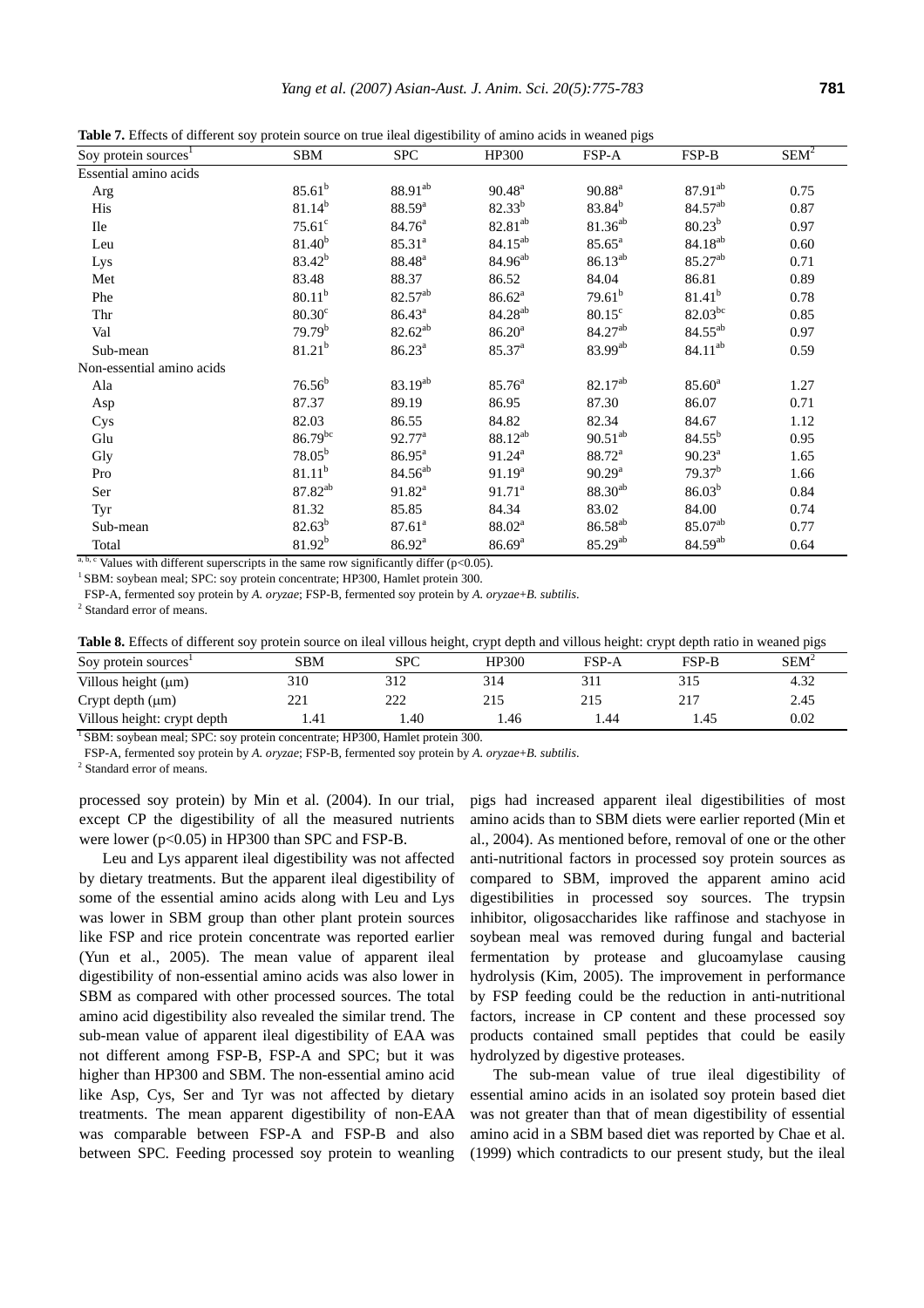digestibilities of amino acids in refined soybean proteins such as ISP and soy protein concentrate were improved over that of soybean meal due to reduction in anti-nutritional factors was reported by Walker et al. (1986b) and Sohn et al. (1994) that supports our findings. The sub-mean and total value of true ileal digestibility of EAA and non-EAA were comparable between SBM, FSP-A and FSP-B and also between SPC and HP300. However, HP300 and SPC showed improved true ileal digestibilities of EAA and non-EAA than SBM.

The villi of the small intestine change with age and with weaning from a long and fine-finger like shape to a short and thick tongue like shape (Cera et al., 1988). Hypersensitivity to antigens in diet may be responsible for the morphological changes in intestine were suggested by Li et al. (1990), but the present study failed to show any such changes. High levels of plant proteins that may contain strong antigens greatly affect villous height and gut morphology (Li et al., 1991b). Kelly et al. (1991) and Vente-Spreeuwenberg et al. (2004) reported that villous height and crypt depth were positively related to feed intake. Although the differences in feed intake in the present study were significant, it failed to contribute for significant changes in the villous structures. Furthermore, Kelly et al. (1991) and Pluske et al. (1996) reported that pigs fed less feed showed villous atrophy and increased crypt depth at all sites along the small intestine compared with pigs fed a higher quantity feed. The findings in our study are contradictory to the reports mentioned above and possibly this could be because of not much numerical differences in feed intake among treatments, although it is significant. Conclusively, the findings of the present study showed that the fermented soy proteins could be used as a replacement to soybean meal and may be an alternative for costly processed soy protein sources like HP300. Among different soy protein sources, soy protein concentrate gave superior results**.** 

## **ACKNOWLEDGEMENTS**

The authors sincerely acknowledge for the partial financial support provided by the Institute of Animal Resources at Kangwon National University, Agricultural Research & Development Promotion Center (ARPC) and Genebiotech Company Ltd., Seoul, Korea.

#### **REFERENCES**

- AOAC. 1990. Official method of analysis (15th ed). Association of Official Analytical Chemists. Arlington, VA.
- Cera, K. R., D. C. Mahan, R. F. Cross, G. A. Reinhart and R. E. Whitmoyer. 1988. Effect of age, weaning and post weaning diet on small intestinal growth and jejunal morphology in

young swine. J. Anim. Sci. 66:574-584.

- Chae, B. J., In K. Han, J. H. Kim, C. J. Yang, J. D. Hancock, I. H. Kim and D. A. Anderson. 1999. Effects of dietary protein sources on ileal digestibility and growth performance for earlyweaned pigs. Livest. Prod. Sci. 58:45-54.
- Cromwell, G. L. 2001. Utilization of soy products in swine diets. In: Soy in animal nutrition (Ed. J. K. Drackley). Federation of Anim. Sci. Soc. Savoy, IL. pp. 258-287.
- Fenton, T. W. and M. Fenton. 1979. An improved method for chromic oxide determination in feed and feces. Can. J. Anim. Sci. 59:631-634.
- Genebiotech. 2004. Pepsoygens, a fermented soybean product for pigs. Product brochure information. Genebiotech Co. Ltd. Seoul, Korea.
- Hong, K. J., C. H. Lee and S. W. Kim. 2004. *Aspergillus oryzae* GB-107 fermentation improves nutritional quality of food soybeans and feed soybean meals. J. Med. Food. 4:430-435.
- Kelly, D., J. A. Smyth and K. J. McCracken. 1991. Digestive development in the early weaned pig. I. Effect of continuous nutrient supply on the development of the digestive tract and on changes in the digestive enzyme activity during the first week post-weaning. Br. J. Nutr. 65:169-180.
- Kim, Y. G. 2005. Effects of feeding fermented soy protein on growth performance, nutrients digestibility, intestinal morphology and immune response in weaned pigs. Ph.D. Thesis, Kangwon National University, Korea.
- Kim, Y. G., J. D. Lohakare, J. H. Yun, S. Heo and B. J. Chae. 2007. Effect of feeding levels of microbial fermented soy protein on the growth performance, nutrient digestibility and intestinal morphology in weaned piglets. Asian-Aust. J. Anim. Sci. 20:399-404.
- Kolar, C. V., S. H. Richert, C. D. Decker, F. H. Steinke and R. J. Vander Zanden. 1985. 3. Isolated soy protein. New Protein Foods. 5:261.
- Lalles, J. P. 1993. Soy products as protein sources for preruminant and young pigs. In: Soy in Animal Nutrition (Ed. J. K. Drackley) Federation of Anim. Sci. Soc. Savoy, IL. pp. 106- 125.
- Leibholz, J. 1981. Utilization of casein, fishmeal and soybean proteins in dry diets for pigs between 7 and 28 days of age. Anim. Product. 34:9-15.
- Li, D. F., J. L. Nelssen, P. G. Reddy, F. Blecha, J. D. Hancock, G. L. Allee, R. D. Goodband and R. D. Klemm. 1990. Transient hypersensitivity to soybean meal in the early-weaned pig. J. Anim. Sci. 68:1790-1799.
- Li, D. F., J. L. Nelssen, P. G. Reddy, F. Blecha, R. D. Klemm, D. W. Giesting, J. D. Hancock, G. L. Allee and R. D. Goodband. 1991a. Measuring suitability of soybean products for earlyweaned pigs with immunological criteria. J. Anim. Sci. 69:3299-3307.
- Li, D. F., J. L. Nelssen, P. G. Reddy, F. Blecha, R. D. Klemm and R. D. Goodband. 1991b. Inter-relationship between hypersensitivity to soybean proteins and growth performance in early-weaned pigs. J. Anim. Sci. 69:4062-4069.
- Maner, J. H., W. G. Pond and J. K., Loosli. 1961. Utilization of soybean protein by baby pigs and rats. J. Anim. Sci. 20:614- 620.
- Min, B. J., J. W. Hong, O. S. Kwon, W. B. Lee, Y. C. Kim, I. H.